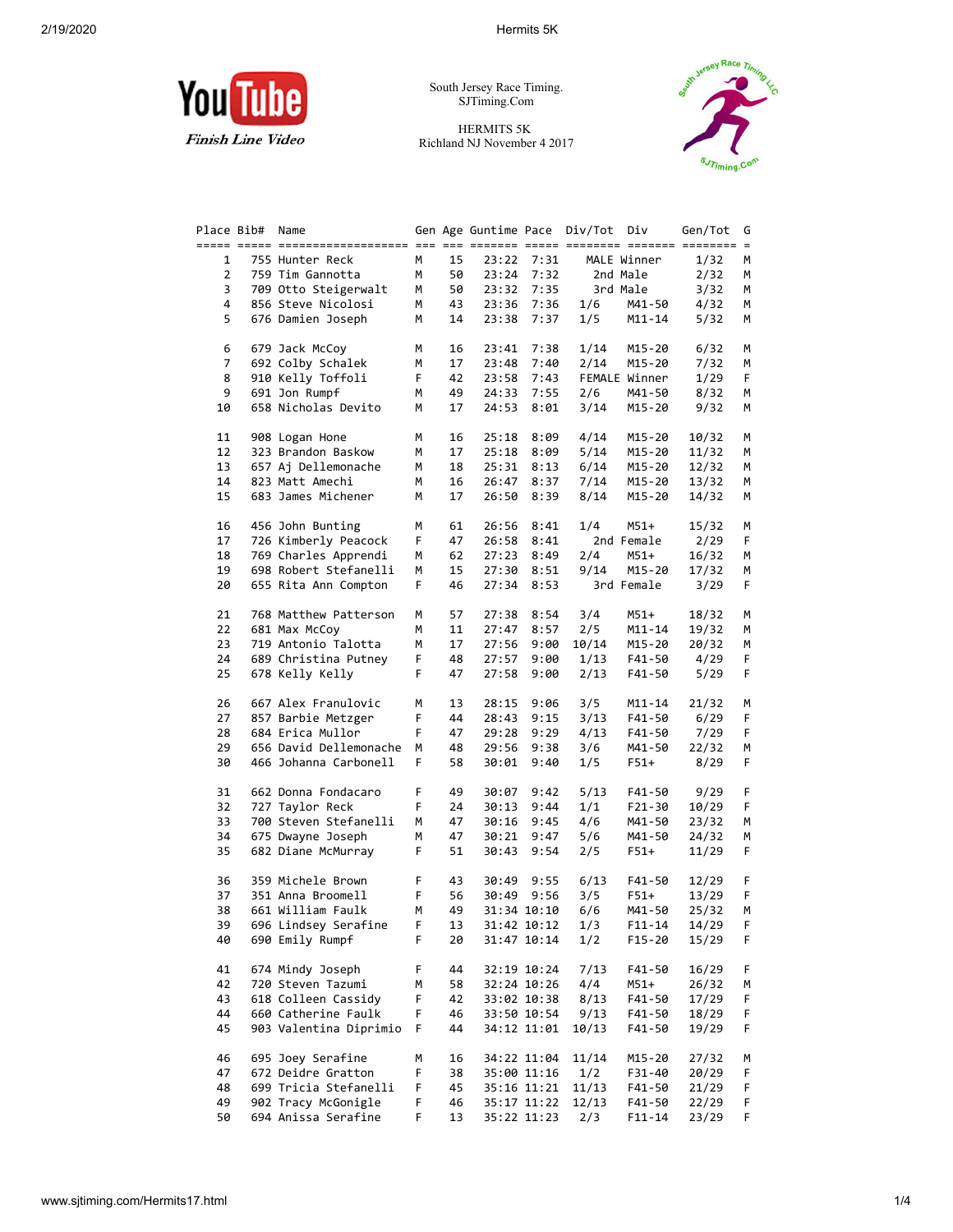2/19/2020 Hermits 5K



| Place Bib# | Name                 |    |    | Gen Age Guntime Pace |             | Div/Tot | Div        | Gen/Tot | G |  |
|------------|----------------------|----|----|----------------------|-------------|---------|------------|---------|---|--|
|            |                      |    |    |                      |             |         |            |         |   |  |
| 51         | 721 Kelley Toffoli   | F. | 42 |                      | 35:26 11:25 | 13/13   | F41-50     | 24/29   | F |  |
| 52         | 619 Kathleen Cloonan | F. | 32 |                      | 35:30 11:26 | 2/2     | F31-40     | 25/29   | F |  |
| 53         | 680 Maddie McCoy     | F. | 13 |                      | 36:02 11:36 | 3/3     | $F11 - 14$ | 26/29   | F |  |
| 54         | 316 Vittorio Baskow  | F. | 17 |                      | 36:06 11:37 | 2/2     | $F15-20$   | 27/29   | F |  |
| 55         | 659 Zach Didonato    | м  | 17 |                      | 36:06 11:37 | 12/14   | M15-20     | 28/32   | M |  |
|            |                      |    |    |                      |             |         |            |         |   |  |
| 56         | 724 Anthony Wilson   | м  | 17 |                      | 36:07 11:38 | 13/14   | M15-20     | 29/32   | M |  |
| 57         | 616 John Caselli     | M  | 17 |                      | 36:14 11:40 | 14/14   | M15-20     | 30/32   | M |  |
| 58         | 899 Zach McGonigle   | M  | 13 |                      | 36:42 11:49 | 4/5     | $M11 - 14$ | 31/32   | M |  |
| 59         | 685 Terri O'Connell  | F. | 53 |                      | 37:32 12:05 | 4/5     | $F51+$     | 28/29   | F |  |
| 60         | 840 Carol Reck       | F. | 54 | 43:34 14:02          |             | 5/5     | $F51+$     | 29/29   | F |  |
| 61         | 697 Alex Stefanelli  | M  | 12 | 43:35 14:02          |             | 5/5     | $M11 - 14$ | 32/32   | M |  |
|            |                      |    |    |                      |             |         |            |         |   |  |



Award Listings

## OVERALL WINNERS - 5K TOP 3 SCORE

# TOP MALE FINISHERS

| Place Bib# | Name                 | Ag | Time  |
|------------|----------------------|----|-------|
|            |                      |    |       |
| 1          | 755 Hunter Reck      | 15 | 23:22 |
| 2          | 759 Tim Gannotta     | 50 | 23:24 |
| 3          | 709 Otto Steigerwalt | 50 | 23:32 |
| 4          | 856 Steve Nicolosi   | 43 | 23:36 |
| 5          | 676 Damien Joseph    | 14 | 23:38 |
| 6          | 679 Jack McCoy       | 16 | 23:41 |
| 7          | 692 Colby Schalek    | 17 | 23:48 |
| 8          | 691 Jon Rumpf        | 49 | 24:33 |
| 9          | 658 Nicholas Devito  | 17 | 24:53 |

## TOP FEMALE FINISHERS

| Place Bib# | Name                  | Ag | Time  |
|------------|-----------------------|----|-------|
|            |                       |    |       |
| 1          | 910 Kelly Toffoli     | 42 | 23:58 |
| 2          | 726 Kimberly Peacock  | 47 | 26:58 |
| 3          | 655 Rita Ann Compton  | 46 | 27:34 |
| 4          | 689 Christina Putney  | 48 | 27:57 |
| 5          | 678 Kelly Kelly       | 47 | 27:58 |
| 6          | 857 Barbie Metzger    | 44 | 28:43 |
| 7          | 684 Erica Mullor      | 47 | 29:28 |
| 8          | 466 Johanna Carbonell | 58 | 30:01 |
| 9          | 662 Donna Fondacaro   | 49 | 30:07 |



5K AGE-GROUP RESULTS

MALE AGE GROUP: 11 - 14 (1 WINNER)

|   | Place Bib# Name |                     |    | Age Time |
|---|-----------------|---------------------|----|----------|
|   |                 |                     |    |          |
|   |                 | 676 Damien Joseph   | 14 | 23:38    |
| 2 |                 | 681 Max McCoy       | 11 | 27:47    |
| 3 |                 | 667 Alex Franulovic | 13 | 28:15    |
| 4 |                 | 899 Zach McGonigle  | 13 | 36:42    |
| 5 |                 | 697 Alex Stefanelli | 12 | 43:35    |

FEMALE AGE GROUP: 11 - 14 (1 WINNER)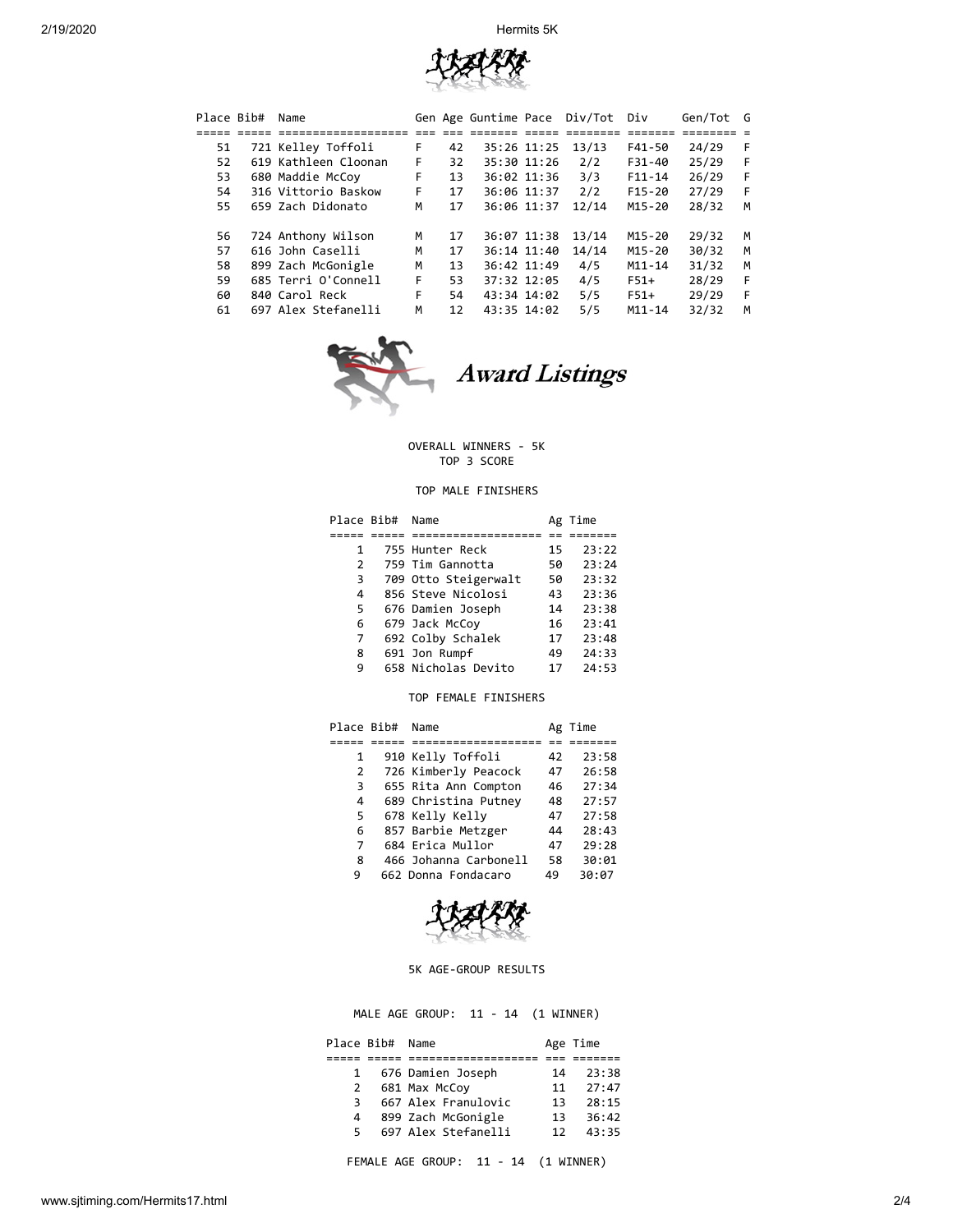| 2/19/2020 |                      |             | Hermits 5K                           |            |                   |
|-----------|----------------------|-------------|--------------------------------------|------------|-------------------|
|           | Place Bib# Name      |             |                                      |            | Age Time          |
|           |                      |             | 1 696 Lindsey Serafine               | 13         | 31:42             |
|           | $\overline{2}$       |             | 694 Anissa Serafine                  | 13         | 35:22             |
|           | 3                    |             | 680 Maddie McCoy                     | 13         | 36:02             |
|           |                      |             | MALE AGE GROUP: 15 - 20 (1 WINNER)   |            |                   |
|           | Place Bib# Name      |             |                                      |            | Age Time          |
|           |                      | 1           | 679 Jack McCoy                       | 16         | 23:41             |
|           |                      | $2^{\circ}$ | 692 Colby Schalek                    | 17         | 23:48             |
|           | 3                    |             | 658 Nicholas Devito                  | 17         | 24:53             |
|           | $\overline{4}$<br>5. |             | 908 Logan Hone<br>323 Brandon Baskow | 17         | 16 25:18<br>25:18 |
|           |                      |             | FEMALE AGE GROUP: 15 - 20 (1 WINNER) |            |                   |
|           |                      |             |                                      |            |                   |
|           | Place Bib# Name      |             |                                      |            | Age Time          |
|           |                      |             | 1 690 Emily Rumpf                    | 20         | 31:47             |
|           | $\overline{2}$       |             | 316 Vittorio Baskow                  | 17         | 36:06             |
|           |                      |             | FEMALE AGE GROUP: 21 - 30 (1 WINNER) |            |                   |
|           | Place Bib# Name      |             |                                      |            | Age Time          |
|           | $\mathbf{1}$         |             | 727 Taylor Reck                      | 24         | 30:13             |
|           |                      |             | FEMALE AGE GROUP: 31 - 40 (1 WINNER) |            |                   |
|           | Place Bib# Name      |             |                                      |            | Age Time          |
|           | 1                    |             | 672 Deidre Gratton                   | 38         | 35:00             |
|           | 2                    |             | 619 Kathleen Cloonan 32              |            | 35:30             |
|           |                      |             | MALE AGE GROUP: 41 - 50 (1 WINNER)   |            |                   |
|           | Place Bib# Name      |             |                                      |            | Age Time          |
|           |                      | 1           | 856 Steve Nicolosi                   | 43         | 23:36             |
|           | $2^{\circ}$          |             | 691 Jon Rumpf                        | 49         | 24:33             |
|           | 3                    |             | 656 David Dellemonache               | - 48       | 29:56             |
|           | 4                    |             | 700 Steven Stefanelli                | 47         | 30:16             |
|           | 5                    |             | 675 Dwayne Joseph                    | 47         | 30:21             |
|           |                      |             | FEMALE AGE GROUP: 41 - 50 (1 WINNER) |            |                   |
|           | Place Bib# Name      |             |                                      | Age Time   |                   |
|           |                      |             | 689 Christina Putney                 | 48         | 27:57             |
|           | $\mathbf{2}$         |             | 678 Kelly Kelly                      | 47         | 27:58             |
|           | 3                    |             | 857 Barbie Metzger                   | 44         | 28:43             |
|           | $\overline{4}$       |             | 684 Erica Mullor                     | 47         | 29:28             |
|           | 5                    |             | 662 Donna Fondacaro                  | 49         | 30:07             |
|           |                      |             | MALE AGE GROUP: 51 - 99              | (1 WINNER) |                   |
|           | Place Bib# Name      |             |                                      |            | Age Time          |
|           | 1                    |             | 456 John Bunting                     | 61         | 26:56             |
|           | $\mathbf{2}$         |             | 769 Charles Apprendi                 | 62         | 27:23             |
|           | 3                    |             | 768 Matthew Patterson                | 57         | 27:38             |
|           | 4                    |             | 720 Steven Tazumi                    | 58         | 32:24             |
|           |                      |             | FEMALE AGE GROUP: 51 - 99            |            | (1 WINNER)        |
|           | Place Bib#           |             | Name                                 |            | Age Time          |
|           | $\mathbf{1}$         |             | 466 Johanna Carbonell                | 58         | 30:01             |
|           | $\overline{2}$       |             | 682 Diane McMurray                   | 51         | 30:43             |
|           | 3                    |             | 351 Anna Broomell                    | 56         | 30:49             |
|           | 4                    |             | 685 Terri O'Connell                  | 53         | 37:32             |
|           | 5                    |             | 840 Carol Reck                       | 54         | 43:34             |